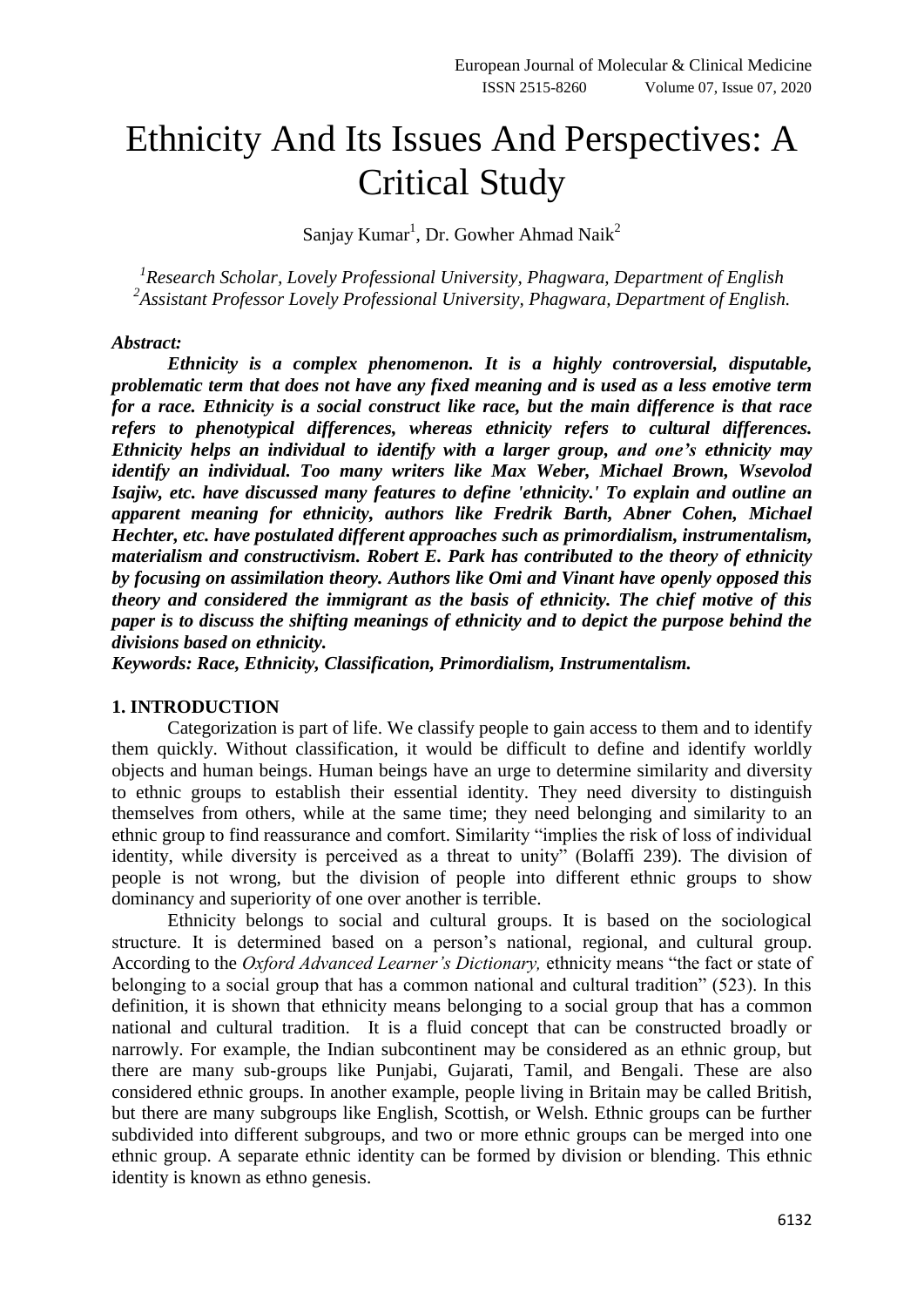The word 'ethnic' is taken from the Greek word 'ethnos,' which means 'nation.' Later, ethnicity was used to mean pagan people or heathen nations, who were non-Christian. Ethnicity, as a term, is generally used for collective cultural identity. It is defined based on cultural criteria, but race is determined based on physical criteria. Language is also a source of intense ethnic rivalry. It is used to belittle, abuse, or deny separating the identity of different cultures. It is inherently linked to culture, and identity. Sometimes, it is used to dominate over other cultures within the nation-state. In the past, race and ethnicity have been used interchangeably, but in the modern time, race refers euphemistically to ethnicity or the race included in ethnicity. These are socially constructed concepts. Ethnic group is translated as a nation"s people. In the nineteenth century, it was used as "peculiar to a race, nation, or people."

German sociologist, Max Weber (1864-1920) takes race, culture, nationality, tribe, and religion as some features to define ethnicity; among them, race is the first to define any ethnic group. Max Weber insists that ethnic groups are social constructions because they are based on a shared community. He says that it is not a belief in the community that creates the group, but it is a group that creates the belief. This group formation results from the drive to monopolize power and status. Michael Brown suggests six leading indicators of an ethnic group including "name for itself, common ancestry, historical memories, shared cultures, specific territory, and having a sense of common ethnicity" (Islam 20). According to Brown, out of these six indicators, the most important is shared culture. Sociologist, Wsevolod Isajiw, in his book *Ethnic Problem Retention* (1981), has discussed debated issues of ethnicity. He states that there are seventy elements to define ethnicity prominent among these are culture, ancestry, religion, language and race.

To define and clarify the nature of word ethnicity, we need to understand many theoretical approaches to ethnicity. In the development of the ethnicity theory, there are four main theoretical approaches: primordialism, instrumentalism, materialism, and constructivism. First, the primordial approach to ethnicity claims that each individual is born into an ethnic group or tribe perceived as a culturally defined unit. It is the oldest approach in anthropological and sociological literature. Primordialism holds that ethnicity has always existed in human history. For them, ethnicity is closely linked to the nation. Primordialists hold that ethnicity is given at birth and is drawn from kin-clan structure. They view ethnic identity as innate, fixed, and permanent.

Second, two main contributors, Barth and the members of Manchester School, challenged the primordialism approach of ethnicity. Fredrik Barth"s *Ethnic Groups and Boundaries* is an instrumental work in the development of ethnicity. He emphasizes the situational, relational, and interactional nature of ethnicity. He contends that cultural features are situationally defined. When we interact with other ethnic groups, we maintain our ethnic boundaries. Abner Cohen, a member of Manchester School, laid the foundation for the instrumental approach to ethnicity. It suggests that elites agitate ethnic tension by intentionally provoking ethnic violence as a method to seize power, defend against group threat, and protect their existing authority. Their research was central to critiques of structural functionalism, driving a shift in anthropology from the analysis of tribe as a unit of social structure to ethnicity as a process of social organization. Both approaches have some commonalities, thinking that an ethnic group has many tangible components like shared language, customs, traditions, or religion, which are the chief elements of an individual's ethnic identity.

Third, the materialist approach is underdeveloped in the literature. It is also known as the epiphenomenon approach to ethnicity. Ethnicity is "seen as a part of superstructure and hence is considered secondary or epiphenomenal to the economic base and relations of production" (Spencer 82). Michael Hechter represents this approach. He views ethnicity as an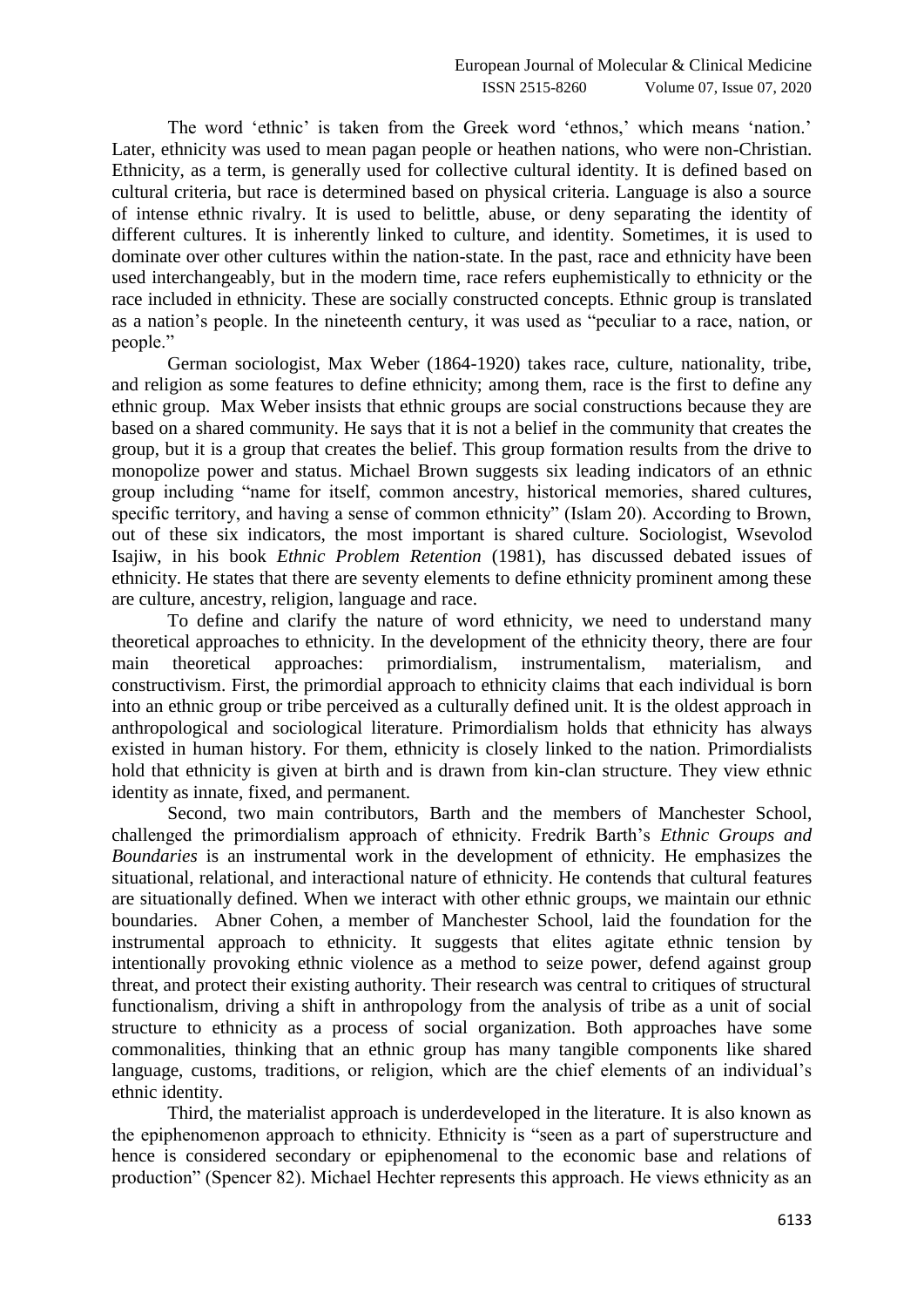epiphenomenon of class relations. "Ethnicity is thus something created and maintained by an uneven economy or a product of economic exploitation" (Isajiw 2). These crude Marxist theories suggest that violence between ethnic groups is the result of economic inequality and exploitation. Fourth, the constructionist approach asserts that ethnicity is socially constructed. This approach is based on the notion that it is constructed in everyday living. Unlike the earlier instrumental conception, ethnicity is constructed through social interaction, by both elites and ordinary people.

The ethnicity theory, in the 1920s, was put forth by Robert E. Park. The race is one of the factors in determining ethnicity. Some other factors in accessing ethnicity are custom, religion, language, nationality, and political identification. Before this theory, there was biological essentialism that believed that the white race was superior to non-whites. People of different ethnic groups are migrating from their country to another country for many purposes. In foreign countries, they try to assimilate the foreign culture while sometimes they are forced to adopt it. They lose their own culture and identity under the effect of a foreign culture. It is known as the assimilation theory. The ethnicity theory is based on assimilation. Park delineated four steps to assimilation: contact, conflict, accommodation, and assimilation. Park states that Africans cannot assimilate white culture. Robert E. Park insists that people of color fail to absorb the American culture because they do not drop their deficient culture. He is a chief exponent of the assimilation theory. Park suggests that immigrants come into contact with an alien society and adopt a new lifestyle. As a result, they lose their distinctive ethnic identity.

We know that race is based on physical aspects, whereas ethnicity is based on shared culture, religion, and the language of human beings. The word "race" has more negative denotations than ethnicity. The concept of race was used in the past during European mercantile expansion, and ethnicity was used for capitalist expansion. Michael Omi and Howard Winant consider race and ethnicity as different concepts, and in work, *Racial Formation in the United States,* they directly oppose the ethnicity theory. They argue that the ethnicity theory was solely based on the immigrant's patterns of a white ethnic population, and it did not provide a satisfactory record of the unique experience of the non-white in this country. Different stages in the immigrant process in this theory are- contact, conflict, struggle, and finally, assimilation. Assimilation did not work as a response to racism and discrimination for some groups as it did for other groups. They criticize ethnicity theory because it strips us of our ability to examine the structural components of racism that encourages the neglect of social inequality.

Until the beginning of the twentieth century, it was believed that race and ethnicity were conflated and were treated "as if there were no substantively important conceptual differences between them" (Bolaffi et al. 99). Omi and Winant decline this view. They believe that an ethnic group is used for a voluntary immigrant who comes to the United States from different parts of Europe. At the same time, race "is especially apt in discussing African Americans and Native Americans" (Kivisto and Croll 9). Voluntary immigrants suffer from prejudice and discrimination, whereas involuntary immigrants, who are forcefully taken into slavery, suffer from oppression and marginalization. Ethnicity and race are distinct concepts, a reminder of the histories of the voluntary immigrants versus others. Cornell and Hartmann in their work *Ethnicity and Race: Making Identities in the Changing World* (2007) view race and ethnicity as distinct but not always mutually exclusive. They contend that "there are empirical instances in which race and ethnicity overlap and cannot be distinguished as neatly as Omi and Winant sought to do" (Kivisto and Croll 10). Finally, ethnicity and race are not synonymous; race is a subset of ethnicity, and race is a prominent element of group formation and ethnic identity.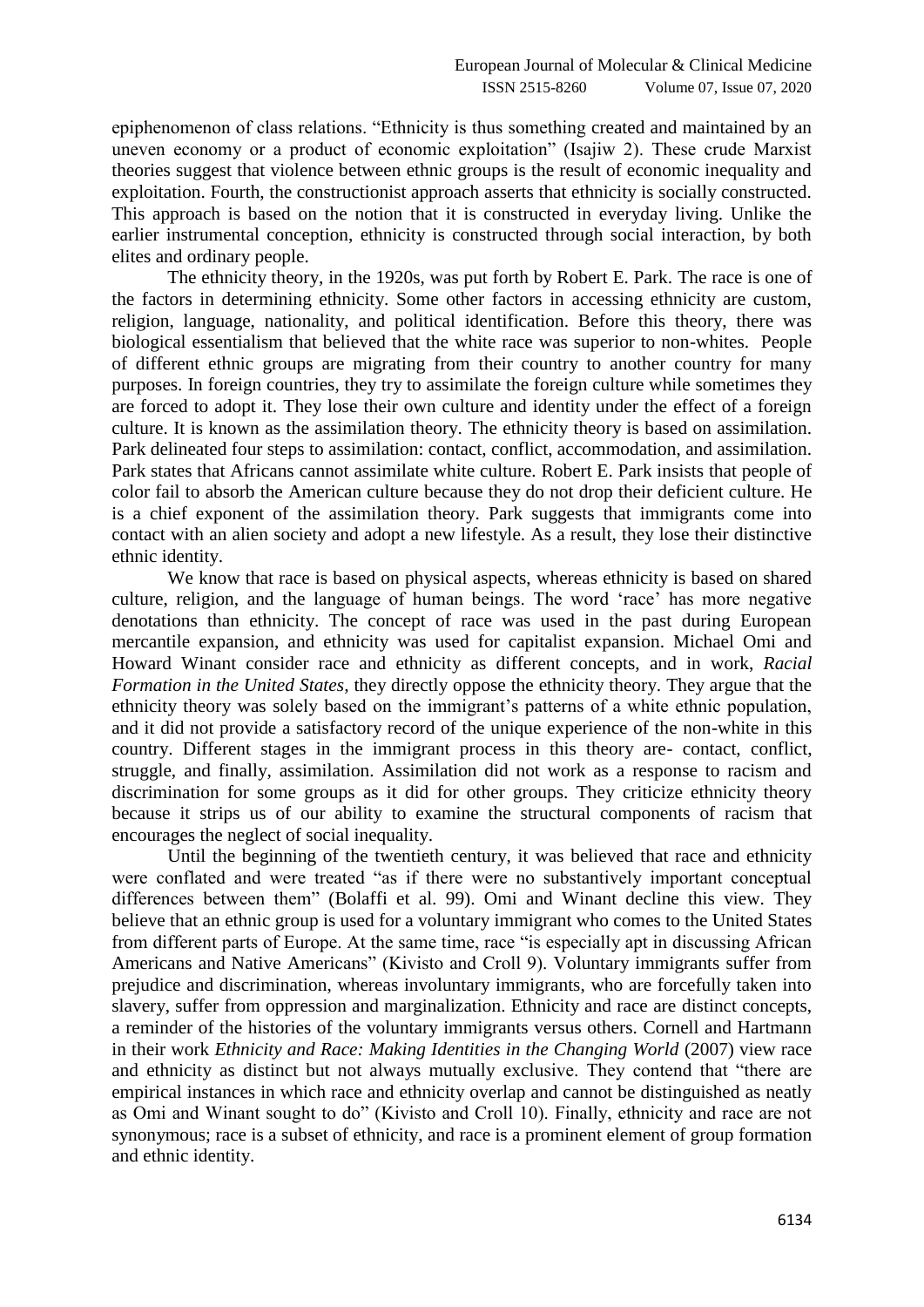People clash with one another on the grounds of cultural differences, nationalism, ethnicity, and nationalism. This results in ethnic conflicts, cultural wars, clashes, and massacres in the world. Ethnic conflict is also known as community conflict, minority conflict, and class conflict. Ethnic conflict occurs when an ethnic group feels unsafe and is maltreated in comparison to other ethnic groups. It feels insecure due to the interference of major ethnic groups. Michael Edward Brown defines ethnic conflict in his book *Ethnic Conflict and International Security*, as "an ethnic conflict is a dispute about important political, economic, social, cultural, or territorial issues between two or more ethnic communities" (Brown 5). It is the result of awareness of one"s identity to another ethnic group and cultural incompatibility of groups. An ethnic group that feels insecure about its language, culture, and religion starts denying the rules and roles of the dominant ethnic group. Nowadays, interethnic conflicts are accelerating in the names of minority conflicts, territorial conflicts.

Ethnic identity is an essential factor behind the interethnic conflicts. Integrity is the central element in the development of a personality. A person goes through several encounters with society, and in the end, he achieves insightful wisdom and learns about the world and its evils. Throughout his life, a man always searches for identity and realization. "Ethnicity is a social-psychological process which gives an individual a sense of belonging and identity" (Isajiw 1993). By ethnic identity, persons locate themselves psychologically in social systems on account of their ethnic origin and find others with those systems. The aspects of ethnic identity are images, feelings, ideas, and attitudes. Ethnic identity includes self-images and perceptions of one's group. It also includes feelings of group obligation such as teaching the ethnic language, helping the member of the group in finding jobs, marrying within the groups. Ethnic identity involves a sense of security and "preference for members of one"s group as against members of other groups and feeling of security and comfort with the cultural patterns of one"s group as against the cultural patterns of other groups or societies" (Isajiw 1993). When a powerful cultural group destroys the identity of the minor ethnic group, it results in ethnic conflict. African-Americans also suffer from ethnic identity in America. They are weak and belong to the working class. They do not have privileges. They have to work under their owners who mistreat them. Whites acknowledge blacks as uncivilized and inferior. White people have discriminated against blacks and have distorted their identity. "Recognition is the essence of one"s life for survival in the multicultural world, so Taylor writes that identity means who we are, where we"re coming from" (Naik 32). Still, in America, black Americans struggle to make a balance being black on the one hand and an American, on the other hand, and live with the memory of slavery. Many fearless writers struggle for black identity. They see what is wrong in society and incorporated it into literature.

Another important factor behind ethnic conflicts is language. Language is also a marker of one's ethnic group. When the language of a minority ethnic group is considered unimportant and unworthy in the official works and public places, it gives rise to ethnic conflict. Religion is also a marker of one"s ethnic group. Through religion, we recognize one"s ethnic identity. Sometimes dominant ethnic groups force the minor ethnic group to leave their religion and accept the religion of the dominant ethnic group. Minority"s religion is not allowed to do their religious practices freely. It gives rise to a long time interreligious conflicts. Ethnic indicators are recognizable factors of a group.

Culture is one of the determiners of one"s ethnic group. Culture includes ideas, customs, dress, music, dance, and habits, etc. of an ethnic group. It is described as a way of life, a set of values, beliefs, and behaviors that differentiates one particular lifestyle from another. When the dominant group forbids the cultural practices of minor ethnic groups, the tension occurs. Another critical indicator of an ethnic group is its geographical location. Its